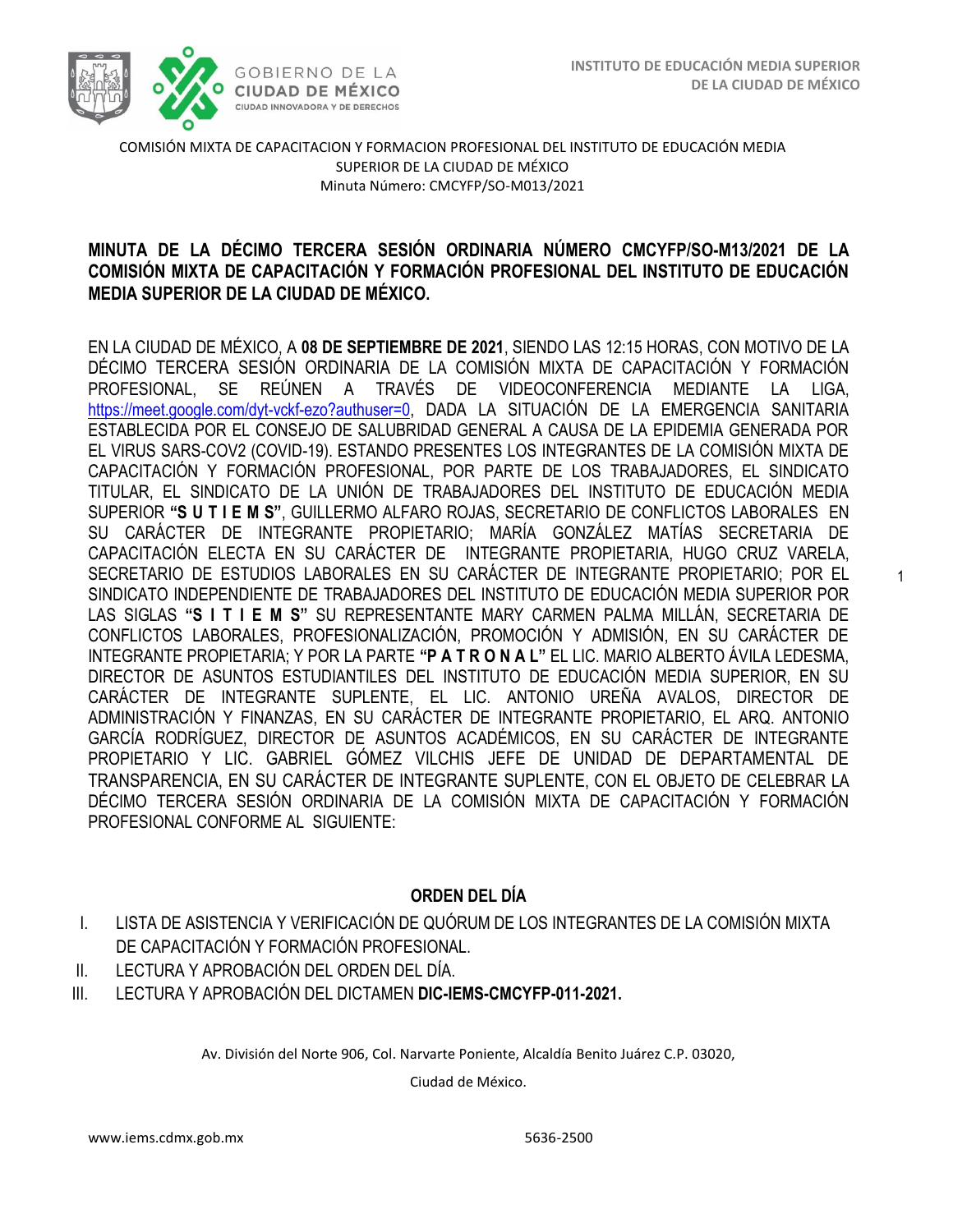

COMISIÓN MIXTA DE CAPACITACION Y FORMACION PROFESIONAL DEL INSTITUTO DE EDUCACIÓN MEDIA SUPERIOR DE LA CIUDAD DE MÉXICO Minuta Número: CMCYFP/SO-M013/2021

COMISIÓN MIXTA DE CAPACITACIÓN Y FORMACIÓN PROFESIONAL. IV. SE PROPONE FECHA PARA LA CELEBRACIÓN DE LA DÉCIMO CUARTA SESIÓN ORDINARIA DE LA

# **M I N U T A**

**PRIMERO. -** DE ACUERDO CON LA LISTA DE ASISTENCIA DE LOS INTEGRANTES DE LA COMISIÓN, EXISTE QUÓRUM LEGAL VÁLIDO PARA LLEVAR A CABO LA CUARTA SESIÓN ORDINARIA DE LA COMISIÓN MIXTA DE CAPACITACIÓN Y FORMACIÓN PROFESIONAL.

**SEGUNDO. -** PREVIA LECTURA SE APRUEBA EL ORDEN DEL DÍA PROPUESTO POR LOS INTEGRANTES.

**TERCERO. –** LOS INTEGRANTES DE LA COMISIÓN MIXTA DE CAPACITACIÓN Y FORMACIÓN PROFESIONAL APRUEBAN EN TODAS Y CADA UNA DE SUS PARTES EL DICTAMEN **DIC-IEMS-CMCYFP-011-2021** PARA TODOS LOS EFECTOS ADMINISTRATIVOS CORRESPONDIENTES.

**CUARTO. -** SE ACUERDA FECHA PARA LA CELEBRACIÓN DE LA DÉCIMO CUARTA SESIÓN ORDINARIA DE LA COMISIÓN MIXTA DE CAPACITACIÓN Y FORMACIÓN PROFESIONAL EL **22 DE SEPTIEMBRE DE 2021**, A LAS **11:00 HORAS,** SE ENVIARÁ MEDIANTE CORREO ELECTRÓNICO LA LIGA DE LA VIDEOCONFERENCIA A LOS INTEGRANTES, PREVIO A LA SESIÓN RESPECTIVA.

**QUINTO. -** LOS ACUERDOS TOMADOS EN LA PRESENTE SESIÓN, SON VÁLIDOS Y SURTIRÁN SUS EFECTOS LEGALES Y JURÍDICOS EN TÉRMINOS DE LO DISPUESTO POR EL NUMERAL TERCERO. PÁRRAFO SÉPTIMO Y OCTAVO DEL "ACUERDO POR EL QUE SE AUTORIZA EL USO DE MEDIOS REMOTOS TECNOLÓGICOS DE COMUNICACIÓN COMO MEDIOS OFICIALES PARA CONTINUAR CON LAS SESIONES DE LOS ÓRGANOS COLEGIADOS EN LA DEPENDENCIA, ÓRGANOS DESCONCENTRADOS, ENTIDADES DE LA ADMINISTRACIÓN PÚBLICA Y ALCALDÍAS DE LA CIUDAD DE MÉXICO, CON MOTIVO DE LA EMERGENCIA SANITARIA POR CAUSAS DE FUERZA MAYOR DEL CONSEJO DE SALUD DE LA CIUDAD DE MÉXICO", PUBLICADO EN LA GACETA OFICIAL DE LA CIUDAD DE MÉXICO EL 06 DE ABRIL DE 2020.

**SEXTO. –** LOS INTEGRANTES DE LA COMISIÓN EXPRESARON SU CONSENTIMIENTO SIN MEDIAR ALGÚN VICIO DE LA VOLUNTAD, RESPECTO DE LA MINUTA EMITIDA, LA QUE SURTIRÁ EFECTOS LEGALES A PARTIR DE SU PUBLICACIÓN EN LA PÁGINA OFICIAL DEL INSTITUTO DE CONFORMIDAD CON EL NUMERAL CUARTO DE LA PRESENTE MINUTA, Y LAS FIRMAS AUTÓGRAFAS DE LOS QUE EN ELLA INTERVINIERON SE ASENTARÁN UNA VEZ TERMINADA LA EMERGENCIA SANITARIA.

Av. División del Norte 906, Col. Narvarte Poniente, Alcaldía Benito Juárez C.P. 03020,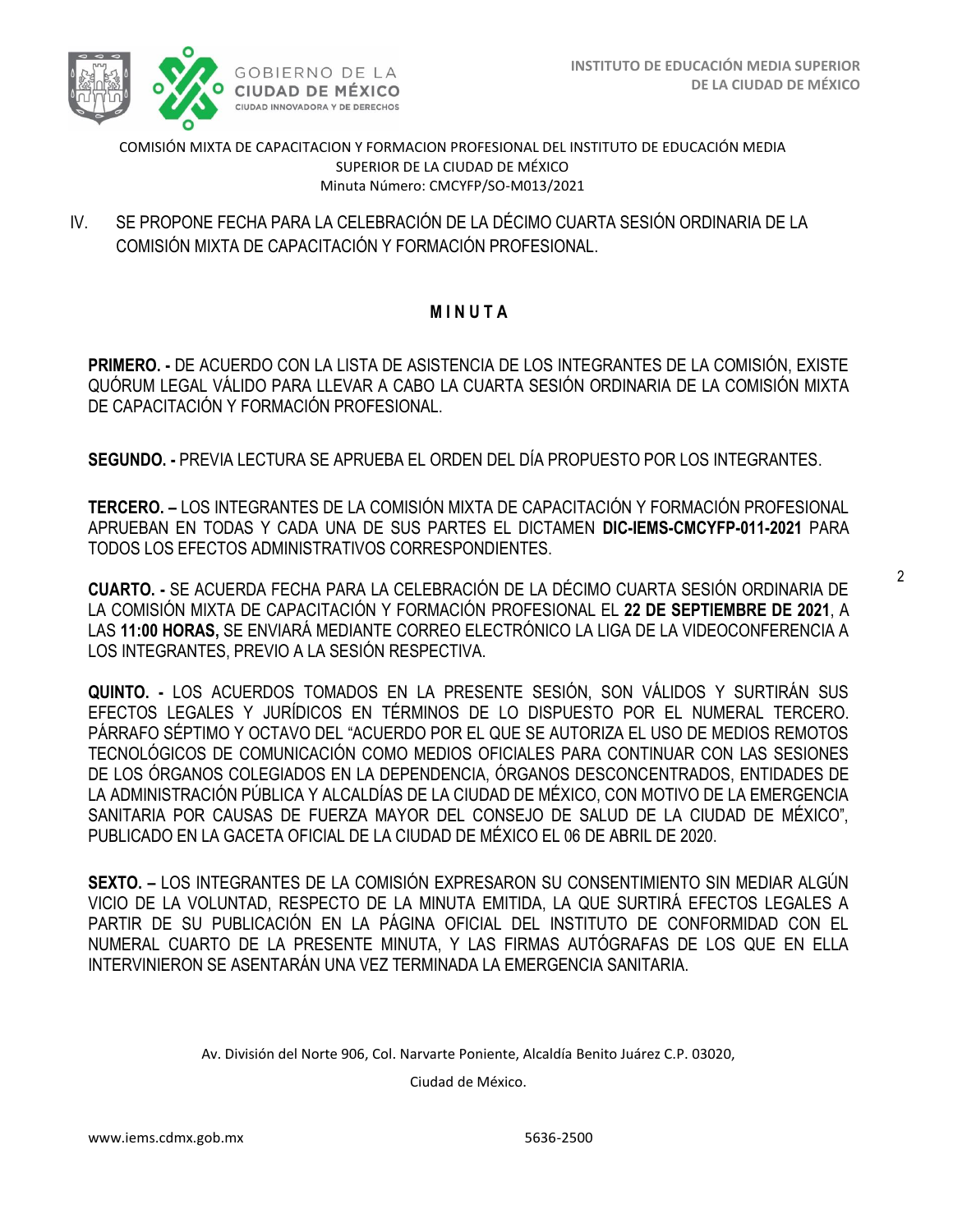

COMISIÓN MIXTA DE CAPACITACION Y FORMACION PROFESIONAL DEL INSTITUTO DE EDUCACIÓN MEDIA SUPERIOR DE LA CIUDAD DE MÉXICO Minuta Número: CMCYFP/SO-M013/2021

/2020 **ESTE DOCUMENTO SE FIRMA SIENDO LAS 16: 51 HORAS DEL 08 DE SEPTIEMBRE DE 2021---------------------- -----------------------------------------------------------------------------------------------------------------------------------------------------------**

**-------------**

### **FIRMAN LAS PARTES**

### **POR PARTE DE LOS TRABAJADORES DEL IEMS**

**MARÍA GONZÁLEZ MATÍAS** 

#### **MARY CARMEN PALMA MILLÁN**

INTEGRANTE PROPIETARIA SECRETARIA DE CAPACITACIÓN DEL SINDICATO DE LA UNIÓN DE TRABAJADORES DEL INSTITUTO DE EDUCACIÓN MEDIA SUPERIOR (SUTIEMS)

INTEGRANTE PROPIETARIA SECRETARIA DE CONFLICTOS LABORALES, PROFESIONALIZACIÓN, PROMOCIÓN Y ADMISIÓN DEL SINDICATO INDEPENDIENTE DE TRABAJADORES DEL INSTITUTO DE EDUCACIÓN MEDIA SUPERIOR (SITIEMS)

#### **GUILLERMO ALFARO ROJAS HUGO CRUZ VARELA**

INTEGRANTE PROPIETARIO SECRETARIO DE CONFLICTOS LABORALES DEL SINDICATO DE LA UNIÓN DE TRABAJADORES DEL INSTITUTO DE EDUCACIÓN MEDIA SUPERIOR (SUTIEMS)

INTEGRANTE PROPIETARIO SECRETARIO DE ESTUDIOS LABORALES DEL SINDICATO DE LA UNIÓN DE TRABAJADORES DEL INSTITUTO DE EDUCACIÓN MEDIA SUPERIOR (SUTIEMS)

Av. División del Norte 906, Col. Narvarte Poniente, Alcaldía Benito Juárez C.P. 03020,